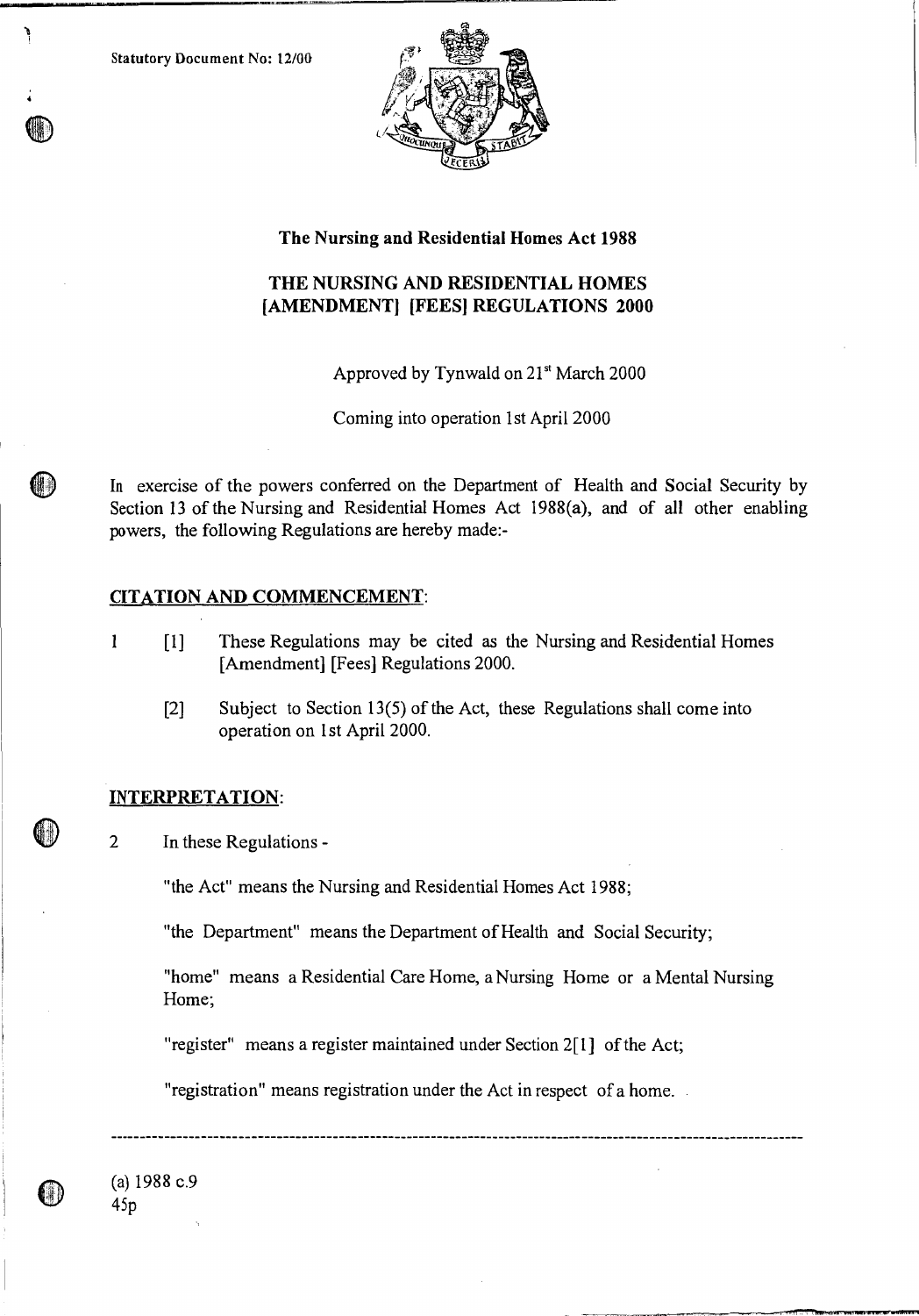### **REGISTRATION FEES:**

•)

- 3 [1] Subject to paragraph [3], the registration fee to accompany an application for registration in the register of residential care homes in respect of a home shall be £825.
	- [2] Subject to paragraph [3] the registration fee to accompany an application for registration in the register of Nursing Homes, or the register of Mental Nursing Homes, or in both of those registers, in respect of a home shall be £825.
	- [3] Where, by reason of a proposed change of ownership in the home, an application is made in respect of the person intended to take over the ownerghin of the home the registration fee shall, is done is no substantial change to be made at the home, be £414 (irrespective of the number of registers in respect of which the application is made).
	- [4] Where the application is for the registration of a person who is treated as carrying on or intending to carry on a home by reason only of Section 2(4) of the Act (person in charge of premises), the registration fee to accompany the application shall in every case be £234.

#### **ANNUAL FEE:**

- **4 [1]** The person registered in respect of a home shall pay to the Department an annual fee of an amount equal to £33.00 multiplied by the number of persons specified in each Certificate of Registration for the time being in force in respect of the home under Section 4(1) of the Act.
	- [2] The annual fee shall be payable within one month of the date on which the Certificate of Registration was issued, and each year thereafter on or before the anniversary of the date on which that certificate was issued.

#### **REVOCATION:**

5 The Nursing and Residential Homes [Amendment] [Fees] Regulations 1999 (b) are revoked.

MADE this  $/4^{\kappa}$  January 2000

Tim Chustian

Minister for Health and Social Security

[b] SD No 37/99